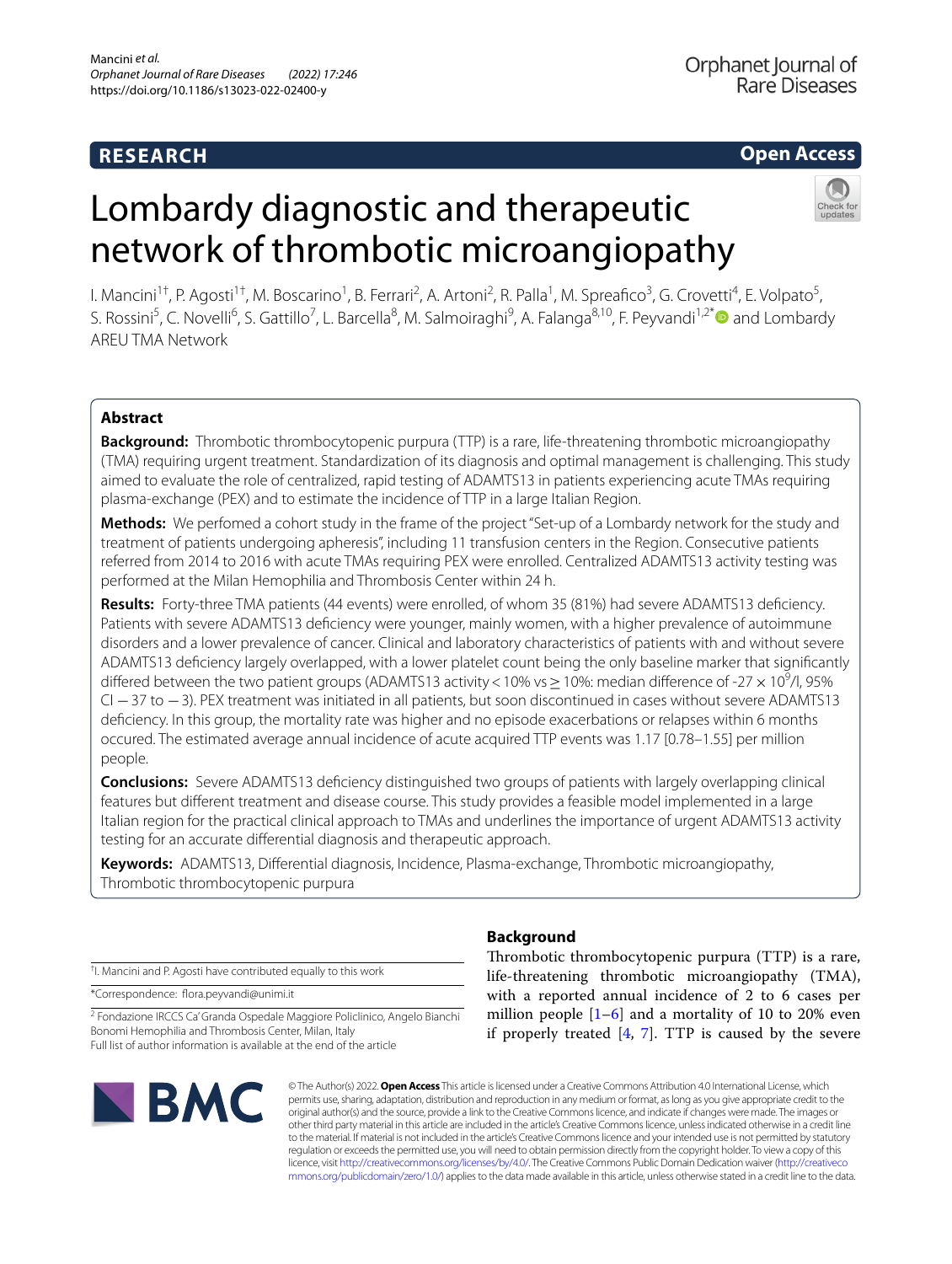plasma defciency of the von Willebrand factor (VWF) cleaving protease, i.e., the disintegrin and metalloproteinase with a thrombospondin type 1 motif member 13 ADAMTS13, caused in most cases by neutralizing autoantibodies (acquired immune-mediated TTP). As a result of ADAMTS13 defciency, ultra-large VWF multimers accumulate in plasma and lead to multiple microvascular occlusions and organ tissue ischemia [\[8](#page-7-4)].

TTP belongs to a wide spectrum of disorders defned as thrombotic microangiopathies (TMAs), all characterized by thrombocytopenia, microangiopathic haemolytic anaemia and microvascular thrombosis in the terminal circulation with associated organ ischemia. In the early stages of acute TMA events, symptoms may be non-specifc (e.g., weakness, confusion, headache, nausea). With the progression of the disease, as a result of the microthrombotic ischaemia, specifc signs and symptoms of organ injury appear more frequently in the brain, heart or kidneys [\[4](#page-7-2), [5,](#page-7-5) [7](#page-7-3), [9](#page-7-6)[–17\]](#page-7-7). However, several clinical and laboratory features may overlap, making diferential diagnosis challenging [[18](#page-7-8)]. Currently, ADAMTS13 activity testing in plasma is the key laboratory hallmark for the diferential diagnosis of TMAs, because values below 10% of normal (i.e., ADAMTS13 severe deficiency) are diagnostic for TTP and support the initiation and continuation of therapy with plasma exchange (PEX) and immunosuppressors, nowadays with the adjunct use of the anti-VWF nanobody caplacizumab [\[19\]](#page-7-9). ADAMTS13 activity levels between 10 and 20% are considered borderline, alternative diagnoses should be seeked and treatment should be based on clinical judgement. Finally, ADAMTS13 activity levels above 20% of normal exclude a diagnosis of TTP, pointing towards other diagnoses and other therapies [[19](#page-7-9)]. Moderately reduced to normal levels of ADAMTS13 activity are found in patients with other TMAs such as the complement-mediated hemolytic uremic syndrome, that benefts from eculizumab treatment. In non-TTP TMA patients, the measurement of ADAMTS13 would allow not only to consider a diferent diagnosis and treatment, but also to interrupt PEX when started, considering that this therapy is not free from adverse efects, some of which can be life threatening. In particular, plasma-related (anaphylaxis, anaphylactoid reactions, hypocalcemia/hypomagnesemia) and catheterrelated events (infections, bleeding) have been reported [[20\]](#page-7-10).

A standardized diagnostic process and management of TTP/TMA patients is hampered by the rarity of the disease and the long turn-around time of ADAMTS13 testing, which might take days due to the technical characteristics of currently available assays, that are unsuitable for emergency laboratories and usually limited to specialized centers [[21](#page-7-11)]. To promote the optimal management of TTP/TMA patients, the Italian Region of Lombardy set-up a network of transfusion and medical centers for the diagnosis and treatment of patients undergoing PEX. Among the study aims there was the evaluation of the clinical usefulness of centralized ADAMTS13 activity testing in patients experiencing acute TMA episodes requiring PEX. Accordingly, we report herewith the results of a comparative analysis of clinical and laboratory features, treatment and outcomes in TMA patients requiring PEX with and without severe ADAMTS13 defciency. With this study we also aim at estimating the incidence of TTP in Lombardy.

#### **Methods**

#### **Study design, patients and recorded variables**

Between 2014 and 2016, we performed a cohort study in the frame of the project "Set-up of a Lombardy network for the study and treatment of patients undergoing apheresis" ("Costituzione di una rete lombarda per lo studio e il trattamento dei pazienti sottoposti a procedure di aferesi terapeutica", Decreto n. 9269 di Regione Lombardia, 18/10/2012). The general project aimed at creating a regional network of tranfusional centers to standardize the protocols related to therapeutic apheresis and for assessing the feasibility and clinical value of centralized, rapid testing of ADAMTS13 activity in patients with a suspected diagnosis of TTP, the latter being the aim of the study herein reported. According to a survey conducted in 2013 in Lombardy hospitals, 34 out of 44 centers performed therapeutic plasma-exchange. Among these, 11 (32%) participated to the study herein reported. Based on the surveyed number of overall therapeutic plasma-exchange procedures performed in the previous year, these 11 centers were representative of 50% of all plasma-exchange procedures performed in Lombardy Region.

Consecutive patients presenting with acute TMA requiring PEX enrolled at 11 transfusion centers in the Region between 2014 and 2016 were included in this study. The list of enrolling centers is included in the Additional file [1:](#page-6-0) Table S1. TMAs requiring PEX [[22](#page-7-12)] were defned based on the concomitance of consumption thrombocytopenia, microangiopathic hemolytic anemia and the occurrence of microthrombosis-related ischemic symptoms. Peripheral blood samples were collected at presentation of the acute episode before any transfusional treatment and shipped to the coordinating center (Fondazione IRCCS Ca' Granda Ospedale Maggiore Policlinico, Milan, Italy) for ADAMTS13 testing. The acute phase results of ADAMTS13 activity and anti-ADAMTS13 antibodies were returned to the participating centers within 24 h after sample reception.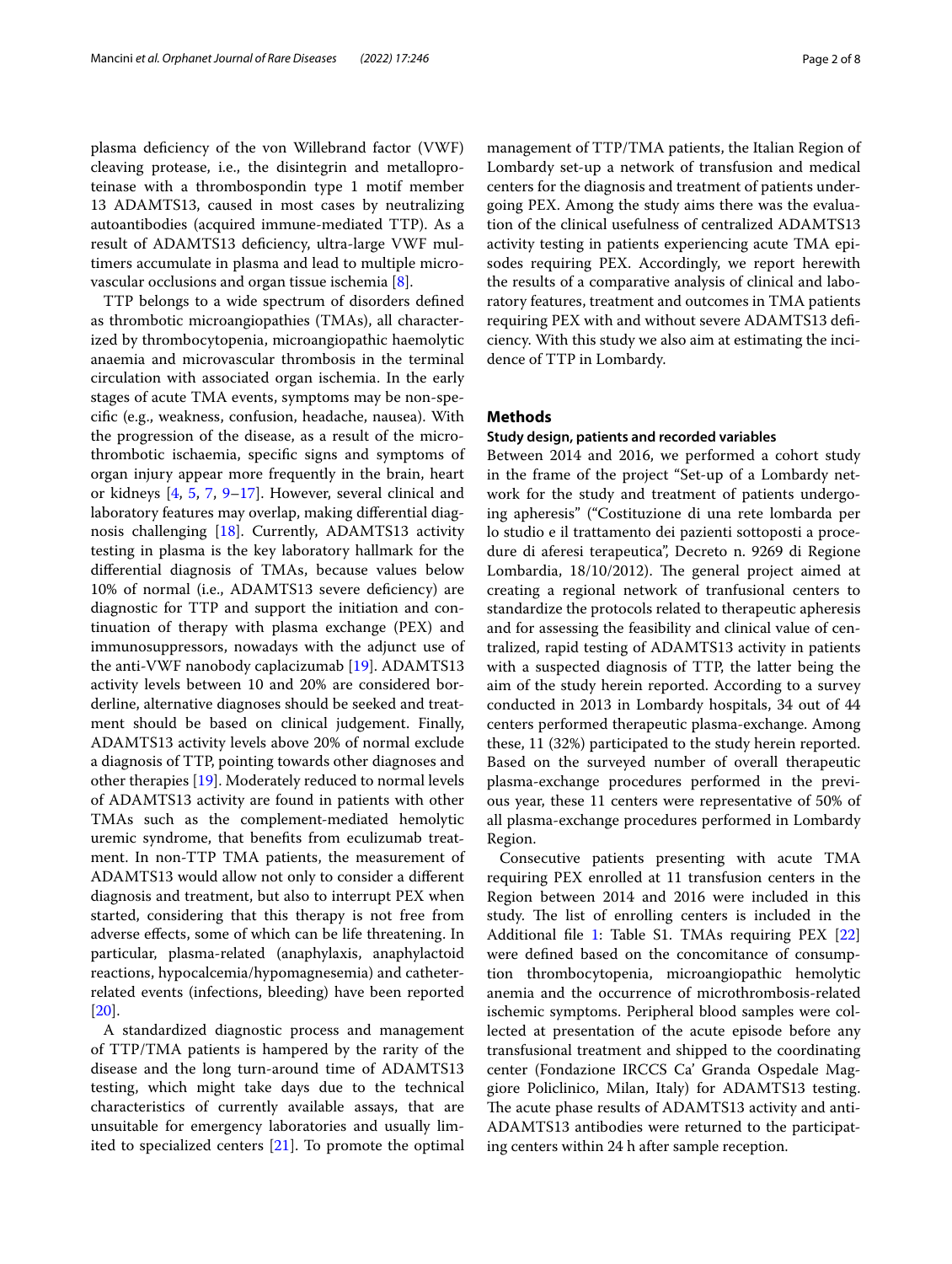Age, sex, body mass index (BMI), clinical history, disease triggers, clinical manifestations, main laboratory parameters, treatments and outcomes of acute events were recorded. Data on concomitant cancer or autoimmune diseases were also collected. Potential disease triggers (i.e., events occurring, such as infections or surgery, or drugs taken in the three months prior to the acute episode), were also recorded. Furthermore, we collected data on bleeding, cardiovascular, neurological, renal and systemic symptoms/signs as observed at the time of onset of the acute episode. Laboratory tests, performed during the acute phase before plasma therapy, included platelet count, hemoglobin, leukocytes, serum lactate dehydrogenase (LDH), total and indirect bilirubin, transaminases, creatinine and plasma fbrinogen according to Clauss method. Estimated glomerular fltration rate (eGFR) was calculated by means of the Cockcroft-Gault equation.

Treatments such as PEX, plasma infusion, immunoglobulins, corticosteroids, rituximab, antiplatelets and anticoagulants were also recorded. The short- and longterm outcomes of the acute event were death, clinical response (i.e., sustained normalization of platelet count and LDH after stopping PEX treatment), exacerbation (i.e., recurrence of thrombocytopenia and increased LDH occurring within 30 days after a frst clinical response and requiring to restart PEX therapy), episode length (defned as the number of daily PEX procedures required to achieve the frst clinical response) and relapse (i.e., a de novo acute TMA event occurring more than 30 days after clinical response in the context of previous acute event). Written informed consent was obtained from all subjects in accordance with the Helsinki Declaration.

#### **Sample collection and ADAMTS13 testing**

Peripheral blood samples were collected in vacutainer tubes containing 3.2% sodium citrate as anticoagulant. Citrated plasma samples were obtained by centrifugation for 20 min at 3200 g and  $4^{\circ}$  kept frozen at -80  $^{\circ}$ C until shipment. ADAMTS13 testing included ADAMTS13 activity, ADAMTS13 antigen and anti-ADAMTS13 antibodies, which were measured using ELISA-based commercial kits from Technoclone (Vienna, Austria): the Technozym® ADAMTS-13 Activity assay for ADAMTS13 activity, the Technozym® ADAMTS-13 Antigen for ADAMTS13 antigen and the Technozym® ADAMTS-13 Inhibitor for anti-ADAMTS13 IgG.

#### **Statistical analysis**

Age, sex, BMI, clinical history, disease triggers, clinical manifestations, laboratory parameters, treatments and outcomes were compared in the frame of the acute TMA episodes in patients with and without severe defciency of ADAMTS13 activity (<10% or  $\geq$ 10%). Categorical variables were expressed as counts and percentages, continuous variables as medians and interquartile ranges (IQR). Diferences in proportions and medians were evaluated with the chi-square or Fisher's Exact tests (where appropriate) and the Mann–Whitney test, respectively. In order to estimate the annual incidence rate of TTP and of overall acute TTP events for each follow-up year, the number of incident TTP events or of all acute TTP events were divided by the number of people living in Lombardy (in terms of persons-years). Then the incidence was expressed as cases per million people with 95% confdence intervals (CI) and a mean value calculated for the three years of the study. To account for the fact that not all Lombardy transfusion centers participated to the study, we provided two additional estimates for the incidence of acute TTP events under the following assumptions: (i) being the 32% of hospitals with transfusion medicine services in the Region, the 11 recruiting centers are representative of one-third of the Lombardy population at risk, (ii) accounting for 50% of overall plasmaexchange procedures performed in the Region, the 11 recruiting centers are representative of half of the Lombardy population at risk. Statistical analyses were performed using R version 3.5.3.

#### **Results**

Between 2014 and 2016, 43 patients for a total of 44 acute TMA events were evaluated. Thirty-five patients (81%) had at presentation a severe deficiency of ADAMTS13 activity (<10% of normal value), 8 (19%) had values  $\geq$  10%. Overall, 30 of 44 were first acute TMA events (68%), 22 (63%) among patients with severe ADAMTS13 deficiency and 8 (100%) among those without.

Compared with patients with ADAMTS13≥10%, those with severe ADAMTS13 defciency were younger, with a higher proportion of women, autoimmune disorders and a lower proportion of cancer (Table [1\)](#page-3-0). Autoimmune thyroiditis and connective tissue diseases were the most frequent autoimmune disorders, whereas cancers were mostly hematological.

Ten out of 36 episodes with severe ADAMTS13 defciency (28%) and 4 out of 8 episodes with ADAMTS13 $\geq$ 10% (50%) were triggered by infections (mostly oropharyngeal or gastrointestinal), whereas one episode of both groups was triggered by surgery.

Table [2](#page-3-1) summarizes the main clinical and laboratory characteristics of patients with acute TMA events at the time of presentation, which showed a large overlap between the two groups of patients. Among all recorded parameters, platelet count was the only baseline marker that signifcantly difered between the two study groups: TMA patients with severe ADAMTS13 defciency had lower platelet counts (median difference  $- 27 \times 10^9$ /l,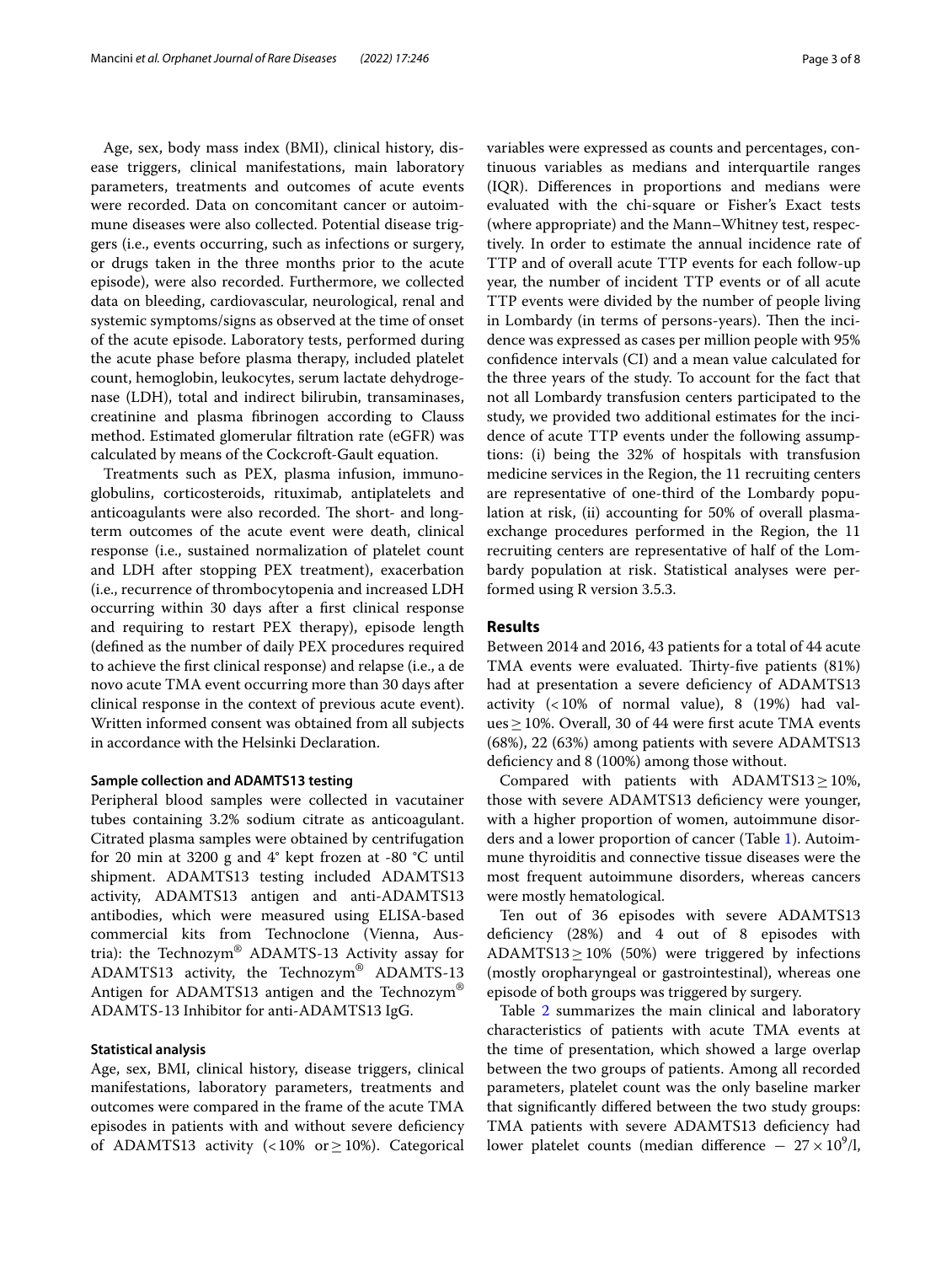### <span id="page-3-0"></span>**Table 1** Baseline characteristics of patients with and without severe ADAMTS13 deficiency

|                                              | ADAMTS13<10%<br>$(n=35)$ | ADAMTS13 > 10%<br>$(n=8)$ | Difference of proportions/<br>median difference<br>(95% CI) |
|----------------------------------------------|--------------------------|---------------------------|-------------------------------------------------------------|
| Female sex, n (%)                            | 23(66)                   | 3(38)                     | $28(-17-73)$                                                |
| Age at 1 <sup>st</sup> episode, median (IQR) | 48 (29-60)               | 58 (50-79)                | $-18(-31$ to $-1)$                                          |
| Age at enrollment, median (IQR)              | $50(40-63)$              | 58 (50-79)                | $-13(-28-3)$                                                |
| BMI, $\text{kg/m}^2$ , median (IQR)          | $25(22-28)^a$            | $25(23-26)$               | $0.87$ ( $-2.56 - 4.57$ )                                   |
| Autoimmune disease, n (%)                    | 11(31)                   | 1(13)                     | $18 (-16 - 54)$                                             |
| Cancer, n (%)                                | 0(0)                     | 4(50)                     | $-50$ ( $-92$ to $-8$ )                                     |

<sup>a</sup> Available for 29 patients

*IQR* Interquartile range, *CI* Confdence interval

<span id="page-3-1"></span>**Table 2** Clinical and laboratory characteristics events at of acute TMA presentation in patients with and without ADAMTS13 deficiency

|                                                     | ADAMTS13<10%<br>$(n=36)$ | $ADAMTS13 \geq 10\%$<br>$(n=8)$ | Difference of proportions/<br>median difference<br>(95%Cl), p-value |
|-----------------------------------------------------|--------------------------|---------------------------------|---------------------------------------------------------------------|
| Clinical signs and symptoms                         |                          |                                 |                                                                     |
| Systemic, n (%)                                     | 32 (89)                  | 7(87)                           | $2(-25-28)$ , 1                                                     |
| Hemorrhagic, n (%)                                  | 15(42)                   | 1(13)                           | $29(-6-65)$ , 0.25                                                  |
| Neurological, n (%)                                 | 14 (39)                  | 4(50)                           | $-11$ ( $-57-35$ ), 0.97                                            |
| Renal, n (%)                                        | 4(11)                    | 3(38)                           | $-27 (-70-16)$ , 0.19                                               |
| Cardiovascular, n (%)                               | 4(11)                    | 0(0)                            | $11 (-7-29)$ , 0.76                                                 |
| Laboratory assays                                   |                          |                                 |                                                                     |
| Platelet count, 10 <sup>9</sup> /l,<br>median (IQR) | $14(10-25)$              | $43(34 - 51)$                   | $-27$ ( $-37-3$ ), 0.02                                             |
| Platelet count < $30 \times 10^9$ /l,<br>n(%)       | 31 (86)                  | 2(25)                           | $61(21-100)$ , 0.01                                                 |
| Hemoglobin, g/dl,<br>median (IQR)                   | $8.5(7.2 - 11.2)$        | $7.6(6.9-9.1)$                  | $0.9$ ( $-1.0-2.9$ ), 0.35                                          |
| LDH. IU/I.<br>median (IQR) <sup>a</sup>             | 1039 (832-1761)          | 1197 (836-1956)                 | $-113(-927-450)$ , 0.67                                             |
| Indirect bilirubin, mg/dl,<br>median (IOR) b        | $1.8(1.2 - 2.9)$         | $1.8(1.2 - 2.3)$                | $0.2$ (-1.1-1.9), 0.79                                              |
| Creatinine, mg/dl,<br>median (IQR) <sup>c</sup>     | $1.0(0.8-1.3)$           | $1.4(0.8-2.0)$                  | $-0.3$ ( $-0.9-0.3$ ), 0.38                                         |
| Creatinine < 2.26 mg/dl,<br>$n$ (%)                 | 30(83)                   | 7(88)                           | $-5$ ( $-34-26$ ), 1.00                                             |
| eGFR, ml/min,<br>median (IQR) <sup>d</sup>          | 79 (53-107)              | $50(30-107)$                    | $17 (-28 - 55)$ , 0.38                                              |

Systemic symptoms/signs: fatigue, fever, headache, jaundice (defined as total bilirubin levels ≥ 2.5 mg/dl); neurological symptoms/signs: ischemic stroke, transient ischemic attack, seizures, cognitive status alterations, personality disorders, focal neurological signs; hemorrhagic symptoms/signs: skin bleeding (purpura, ecchymosis), mucosal bleeds (including epistaxis, hematuria, meno-metrorrhagia, gastrointestinal bleeding); cardiovascular symptoms/signs: acute coronary syndrome or myocardial infarction; renal symptoms/signs: acute renal failure

<sup>a</sup> Available for 35 events with ADAMTS13 < 10% and 8 events with ADAMTS13  $\geq$  10%

 $^{\rm b}$  Available for 26 events with ADAMTS13 < 10% and 4 events with ADAMTS13  $\geq$  10%

 $\texttt{c}$  Available for 33 events with ADAMTS13 < 10% and 8 events with ADAMTS13  $\geq$  10%

<sup>d</sup> Available for 28 events with ADAMTS13 < 10% and 8 events with ADAMTS13  $\geq$  10%

95% CI  $-37$  to  $-3$ ), most of them presenting with severe thrombocytopenia (i.e.,  $<$  30  $\times$  10<sup>9</sup>/l). Patients with severe ADAMTS13 defciency also showed a trend for a higher proportion of bleeding (42% vs 13%) and cardiovascular

signs and symptoms (11% vs 0%) and a lower proportion of renal failure (11% vs 38%), compared with those with  $\geq$  10%.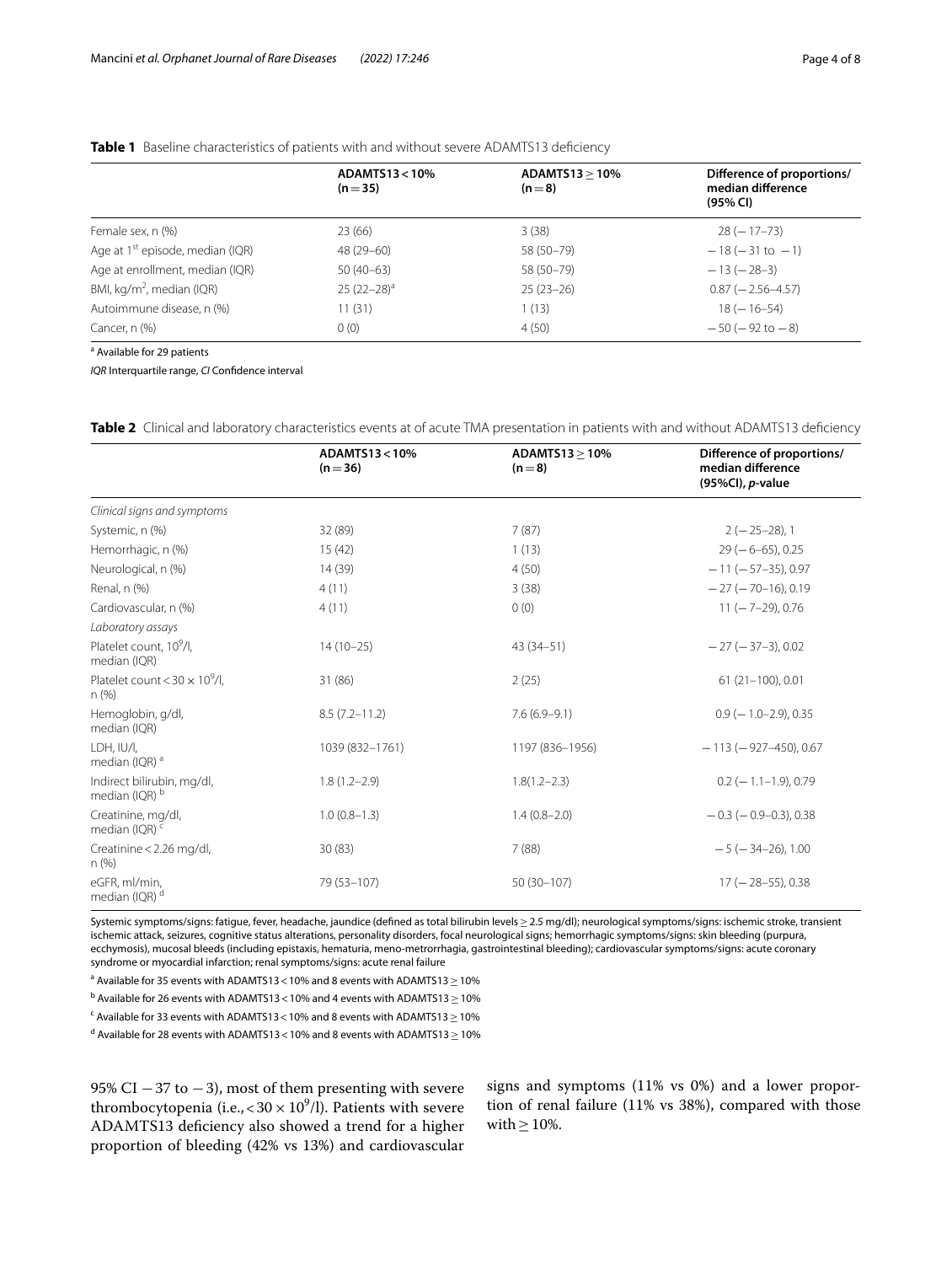With regard to ADAMTS13 testing results, 94% of acute TMA events with severe ADAMTS13 defciency had undetectable ADAMTS13 activity levels, a reduced ADAMTS13 antigen  $\langle$  < 0.6 ug/ml) and positive anti-ADAMTS13 antibodies (>15 U/ml). Among patients without severe deficiency, 2 showed reduced ADAMTS13 activity levels (19% and 33%) and 6 normal activity levels (range 45–80%). Reduced ADAMTS13 antigen levels and positive anti-ADAMTS13 antibodies were found in 38% and 25% patients, respectively (Table [3\)](#page-4-0).

Treatments and outcomes of acute TMA events are reported in Table [4](#page-4-1). PEX treatment was initiated in all TMA patients but the treatment period was longer in patients with severe ADAMTS13 defciency. Corticosteroids use was similar in the two groups, but rituximab was employed only in patients with severe defciency. In particular, among the 14 episodes treated with rituximab, 6/14 (43%) were frst events, of whom 4 exacerbated. Pertaining to outcomes, 3 TMA patients died (3% of patients with severe ADAMTS13 deficiency vs 25% without), 14

<span id="page-4-0"></span>**Table 3** Results of ADAMTS13 antigen and anti-ADAMTS13 antibodies in patients with and without severely defcient ADAMTS13 activity

|                                                        | ADAMTS13<10%<br>$(n=36)$ | ADAMTS13 > 10%<br>$(n=8)$ |
|--------------------------------------------------------|--------------------------|---------------------------|
| ADAMTS13 antigen                                       |                          |                           |
| Reduced, n (%)                                         | 34 (94)                  | 3(38)                     |
| Normal, n (%)                                          | 2(6)                     | 5(62)                     |
| Titer, ug/ml, median (IQR)<br>Anti-ADAMTS13 antibodies | $0.1(0.04 - 0.16)$       | $0.66(0.53 - 0.72)$       |
| Negative or borderline, n (%)                          | 2(6)                     | 6(75)                     |
| Positive, n (%)                                        | 34 (94)                  | 2(25)                     |
| Titer, U/ml, median (IQR)                              | $63(39-93)$              | $18:21^{a}$               |

<sup>a</sup> Individual data

patients exacerbated and 6 relapsed at 6 months after the acute event, all from the patient group with ADAMTS13 activity below 10% (Table [4](#page-4-1)).

Based on the detection of severe ADAMTS13 defciency, 35 patients (81%) were diagnosed with acquired TTP, whereas the remaining 8 patients were ultimately diagnosed with complement-mediated HUS  $(n=3)$ , TMA secondary to cancer  $(n=3)$  or TMA of unknown etiology  $(n=2)$ . Therefore, we estimated an average annual incidence of acquired TTP (i.e., incident cases) and of all acute acquired TTP events in Lombardy region of 0.73 (95% CI 0.43 to 1.04) and 1.17 (95% CI 0.78 to 1.55) per million people, respectively (Additional fle [1](#page-6-0): Table S2). By assuming that the 11 recruiting centers were representative of one third or half of the Lombardy population at risk, the aforementioned fgures increased to an annual incidence of 2.34 and 3.51 acute TTP events, respectively.

#### **Discussion**

We compared the disease-related features of 43 consecutive patients admitted to 11 hospitals in the Italian region of Lombardy for an acute TMA episode requiring PEX therapy and stratifed according to the plasma level of ADAMTS13 activity. Severe defciency distinguished two groups of patients with largely overlapping clinical and laboratory characteristics but very diferent treatment and disease course, confrming the importance of ADAMTS13 testing for an accurate diferential diagnosis and management of TMAs.

As previously reported in the literature, patients with severe ADAMTS13 defciency were more likely to be young, female, with a history of autoimmune diseases but no previous cancer as compared with those with ADAMTS13  $\geq$  10% [[7,](#page-7-3) [23](#page-7-13), [24](#page-7-14)]. At hospital admission, the clinical and laboratory characteristics of patients

|                                                     | ADAMTS13<10%<br>$(n=36)$ | ADAMTS13 > 10%<br>$(n=8)$ | Difference of proportions/<br><b>Median difference</b><br>(95% CI), <i>p</i> -value |
|-----------------------------------------------------|--------------------------|---------------------------|-------------------------------------------------------------------------------------|
| <b>Treatment</b>                                    |                          |                           |                                                                                     |
| PEX, median (IQR)                                   | $15(7-20)$               | $5(4-7)$                  | $9(2-14), 0.003$                                                                    |
| Corticosteroids, n (%)                              | 32 (88)                  | 6(75)                     | $13 (-25 - 53)$ , 0.64                                                              |
| Rituximab, n (%)                                    | 14 (39)                  | 0(0)                      | 39 (15-62), 0.08                                                                    |
| Outcome                                             |                          |                           |                                                                                     |
| Median time to remission, median (IQR) <sup>a</sup> | $19(7-24)$               | Na                        |                                                                                     |
| Death, n (%)                                        | 1(3)                     | 2(25)                     | $-22(-60-16)$ , 0.14                                                                |
| Exacerbation, n (%)                                 | 14 (39)                  | 0(0)                      | 39 (15-62), 0.08                                                                    |
| Relapse at 6 months, n (%)                          | 6(17)                    | 0(0)                      | $17 (-3 - 36)$ , 0.50                                                               |

<span id="page-4-1"></span>**Table 4** Treatment and short- and long-term outcomes of acute TMA events in patients with and without ADAMTS13 defciency

<sup>a</sup> The difference between date of episode onset and the date on which PEX treatment was stopped (in days)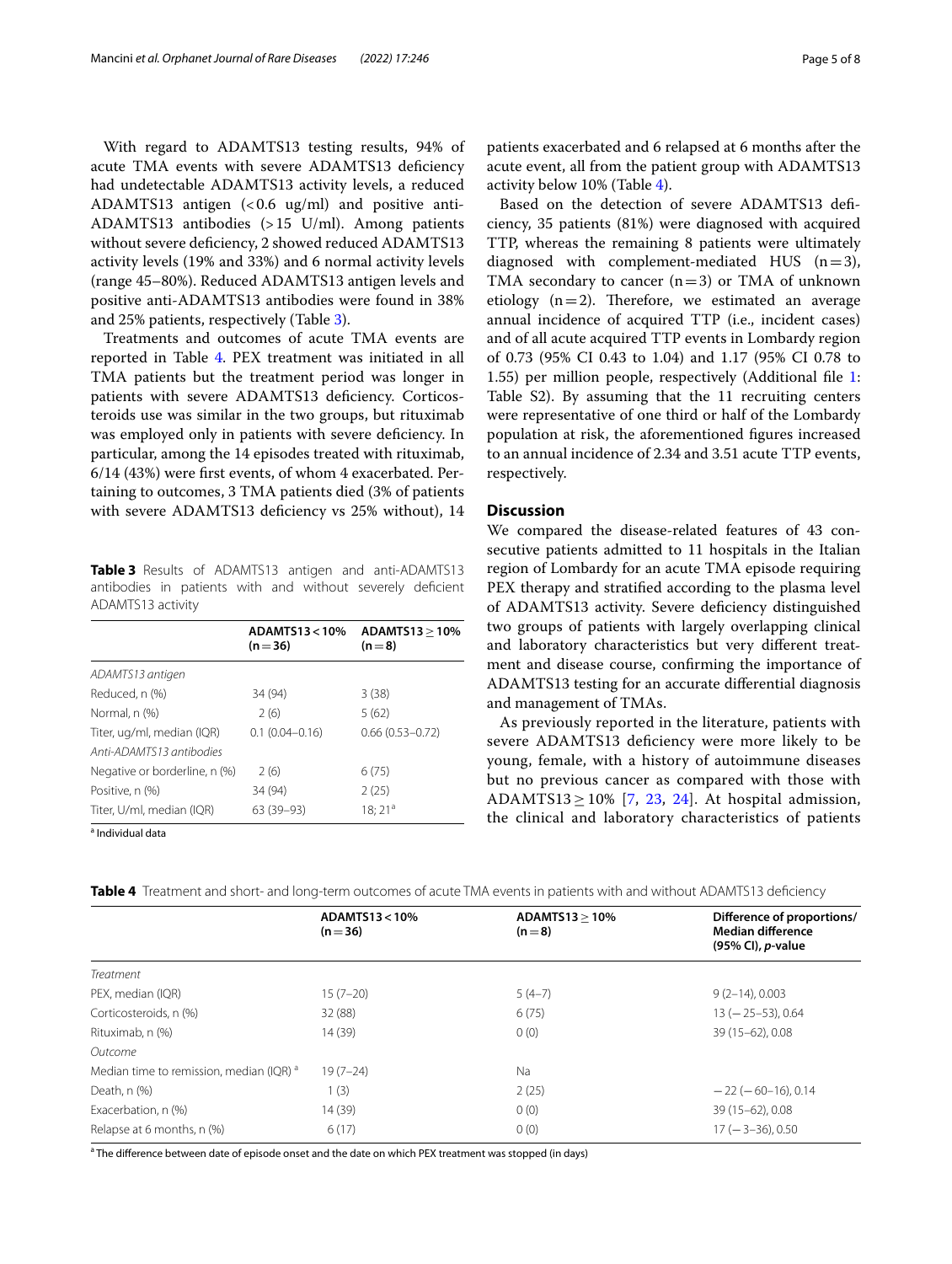largely overlapped, with clinical manifestations better diferentiating patients with ADAMTS13 activity below and above 10% being hemorrhagic symptoms and renal failure. Neurological involvement, which is frequently associated with TTP, was not diferent between the two groups. These findings confirm previous data from European and US TMA registries, which reported a 44% lower proportion of acute renal failure in patients with severe ADAMTS13 deficiency [\[7](#page-7-3)] and a similar prevalence of 40–60% of neurological manifestations regardless of the ADAMTS13 activity level [\[7](#page-7-3), [23](#page-7-13), [24](#page-7-14)].

Regarding the laboratory parameters at the time of presentation of the acute TMA event, only platelet counts were signifcantly diferent between the two patient groups, a severe thrombocytopenia (count <  $30 \times 10^9$ /l) being present in almost all patients with severe ADAMTS13 defciency and in only 25% of those with  $ADAMTS13 \geq 10\%$ . More severe thrombocytopenia is likely to explain the higher prevalence of bleeding observed in patients with severe ADAMTS13 activity deficiency.

A markedly reduced platelet count is a cornerstone of the diagnostic scores employed to predict severe plasma defciency of ADAMTS13 and thus the likelihood of TTP diagnosis [[23,](#page-7-13) [25](#page-7-15)]. Another component of the scores is serum creatinine, with values lower than 2.26 mg/dl or 2 mg/dl predicting severe ADAMTS13 defciency in the French or PLASMIC scores. Severe thrombocytopenia was clearly associated with severe ADAMTS13 defciency also in the present study, but this association was not found for creatinine, perhaps owing to the small sample size, especially for patients with  $ADAMTS13 \geq 10\%$ . Unfortunately, we could not calculate the PLASMIC score, which can be used to select patients that would beneft from plasmaexchange. However, a recent meta-analysis by Paydary and colleagues demonstrated that the PLASMIC score can support diferential diagnosis by excluding TTP but, due to low specifcity and positive predictive value, is insufficient to confirm TTP diagnosis  $[26]$  $[26]$  $[26]$ . Hence, ADAMTS13 activity measurement remains necessary.

A criterion for inclusion in this study was the indication of PEX therapy [[22\]](#page-7-12). Hence, the enrolled patients were all likely to be characterized by a high pre-ADAMTS13 testing probability of TTP, that perhaps explains the disproportion between the two patient groups (80% of patients had severe ADAMTS13 deficiency). Notwithstanding these issues, our findings underline the high degree of overlapping features in patients with a clinical suspicion of TTP and the importance of rapid measurement of ADAMTS13 activity for an accurate diferential diagnosis and optimal management.

Both laboratory markers, antigen and antibody, showed signifcantly diferent results between the two study groups, with the majority of patients with severe ADAMTS13 defciency having reduced ADAMTS13 antigen and positive antibodies, whereas the majority of patients without severe ADAMTS13 deficiency having normal ADAMTS13 antigen and no antibodies. However, ADAMTS13 antigen was usually only moderately reduced in patients with severe ADAMTS13 activity defciency and anti-ADAMTS13 antibodies were detected (although at a low titer) in one-fourth of patients with ADAMTS13 $\geq$ 10%, pointing out that the measurement of ADAMTS13 activity is the only useful test for TMA/ TTP diferential diagnosis.

As expected, patients with severe ADAMTS13 defciency underwent a higher number of PEX procedures than those without severe defciency. PEX was often discontinued when the ADAMTS13 activity test done by the central laboratory was negative. Thus, an early assessement of ADAMTS13 activity is warranted not only to choose the most efective treatment, but also to avoid unnecessary PEX, with the related side efects and costs. Kim et al. estimated the economic impact of the delay in obtaining pre-treatment ADAMTS13 values in patients admitted with a clinical presentation of TMA and showed that the availability of a rapid turnaround time for pre-PEX ADAMTS13 measurement is costefective, the incremental cost to the healthcare system being about \$4155–5123 for each day of delay [\[27](#page-7-17)].

Pertaining to the outcomes of acute TMA events, our results on exacerbations and relapses demonstrate that ADAMTS13 activity testing identifes patients with different disease course. Those without severe deficiency showed a worse survival rate, which might be explained by the higher prevalence of concomitant cancer and older age. Conversely, exacerbations (39% of cases) and relapses within 6 months (17% of cases) occurred only in patients with severe deficiency.

The average annual incidence of acute TTP events estimated by us (1.2 cases per million people) is somewhat lower than previously reported: 1.5 in France [[28\]](#page-7-18), 2.1 in Germany [[3\]](#page-7-19), 3.10 [\[1](#page-7-0), [16](#page-7-20)] in the USA, 6 in the UK [\[4](#page-7-2)]. Barring explanations such as diferences across populations (e.g., prevalence of African-Americans) and mortality bias (patients who had died prior to being enrolled in the study), our incidence is most likely underestimated because only one third of all the transfusion centers located in Lombardy, representative of 50% of overall therapeutic plasma-exchange procedures, did participate to the study. Taking this into account, the annual incidence of acute TTP events increased up to 3.5 events per million people, which is still in the same order of magnitude as previously reported estimated of TTP incidence.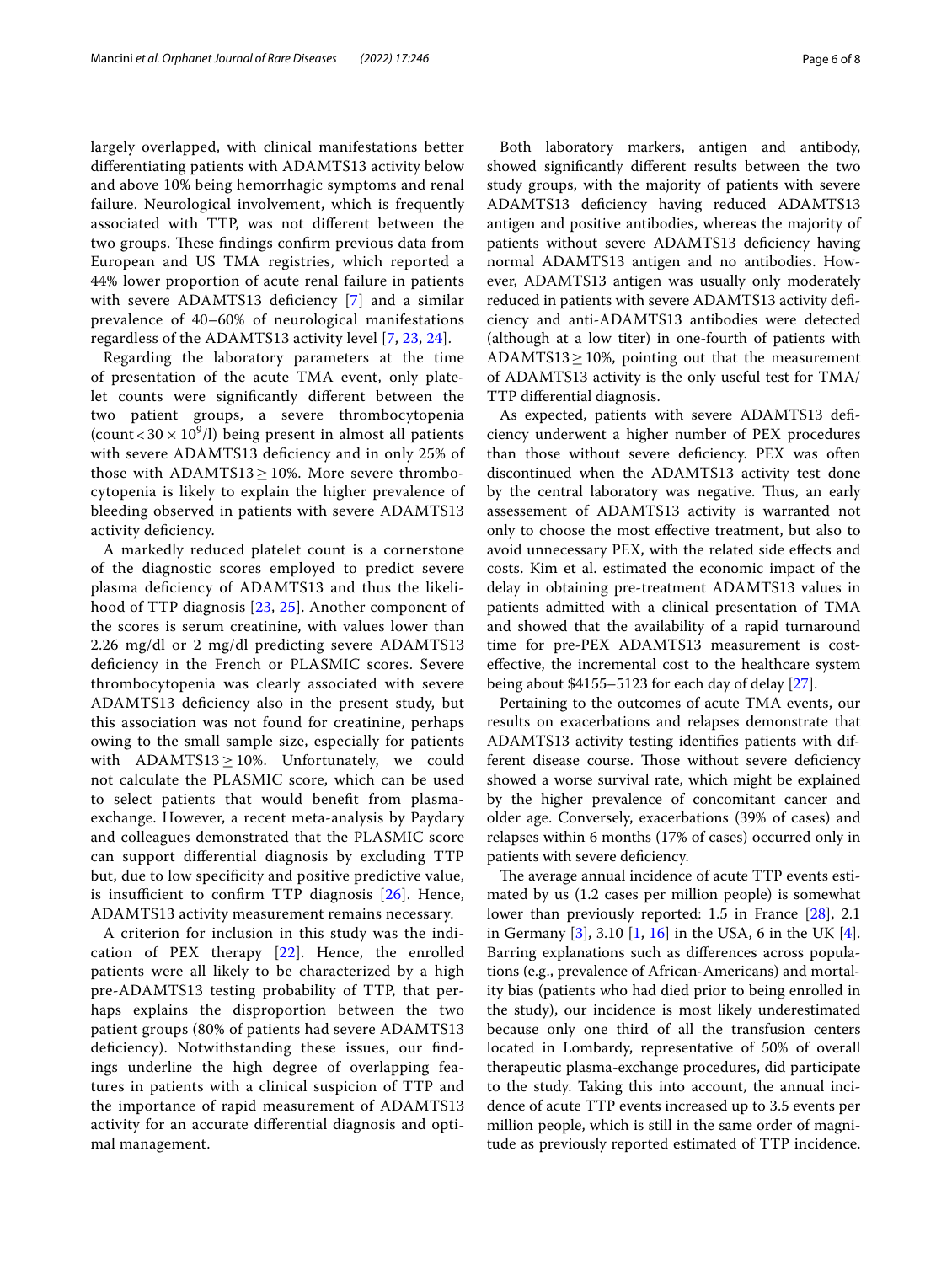Although likely underestimated, this is the frst estimate of TTP incidence available in Italy and confrms the ultra-rare nature of this disease.

Our study demonstrates the feasibility of implementing a Hub and Spoke model of centralized, rapid testing of ADAMTS13 for the confrmation of TTP diagnosis in a vast Region of Northern Italy. This strategy may have several advantages and disadvantages. Advantages includes (i) the standardization and high quality of ADAMTS13 testing, especially when it is provided by laboratories with long-standing experience and highly specialized personnel; (ii) the networking of treating clinicians, which eases contacts with expert hematologists in the feld (even more important in the era of new targeted therapies as caplacizumab); (iii) the optimization of resources both in terms of consumables and personnel. Conversely, disadvantages of this strategy includes (i) the logistic, administrative difficulties inherent in implementing such hospitals network, which, however, needs to be geographically limited to efficiently respond to the emergency needs of acute TTP patients; (ii) storage and transport issues, which require dry ice if samples cannot be received soon after collection; (ii) a signifcant burden on laboratory personnel, especially in case of out of hours tests.

This study has limitations. The main one is the small sample size, particularly for the non-TTP TMA group of patients, which led to inaccurate estimates of the analyzed enpoints with wide confdence intervals. Another limitation may be the referral pattern. Patients were treated in diferent transfusion centers and thus diferences in clinical practice may have infuenced disease management. Despite these limitations, this study suggests a feasible model of practical clinical approach to TMAs that was implemented in a large Italian Region and underlines the importance of ADAMTS13 activity testing for the optimal management of TMA patients.

#### **Conclusions**

This multi-center study establishes the clinical need of ADAMTS13 activity testing in TMA patients requiring PEX therapy. Severe defciency of the VWF cleaving protease allowed to confrm the diagnosis of TTP and identify two groups of patients with diferent disease courses. Thus, ADAMTS13 activity testing is strongly recommended for an accurate diferential diagnosis and therapeutic approach of TMAs.

#### **Abbreviations**

ADAMTS13: A disintegrin and metalloproteinase with a thrombospondin type 1 motif member 13; BMI: Body mass index; CI: Confdence interval; eGFR: Estimated glomerular fltration rate; IQR: Interquartile range; LDH: Lactate dehydrogenase; PEX: Plasma-exchange; TMA: Thrombotic microangiopathy; TTP: Thrombotic thrombocytopenic purpura; VWF: Von Willebrand factor.

#### **Supplementary Information**

The online version contains supplementary material available at [https://doi.](https://doi.org/10.1186/s13023-022-02400-y) [org/10.1186/s13023-022-02400-y.](https://doi.org/10.1186/s13023-022-02400-y)

<span id="page-6-0"></span>**Additional fle 1. Table S1.** Number of enrolled patients for each enrolling center; **Table S2.** Estimated incidence of TTP in the Region of Lombardy.

#### **Acknowledgements**

The authors gratefully acknowledge Professor P.M. Mannucci for his careful revision and Professor D. Consonni for his valuable advice. The Lombardy AREU TMA Network includes: Flora Peyvandi, Andrea Artoni, Barbara Ferrari, Roberta Palla, Ilaria Mancini, Pasquale Agosti (IRCCS Ca' Granda Maggiore Hospital Foundation, Milan, MI); Marta Spreafco (Alessandro Manzoni Hospital, Lecco, LC); Giovanni Crovetti (ASST Valle Olona, Busto Arsizio Hospital, Busto Arsizio, VA); Elisabetta Volpato, Silvano Rossini (ASST Grande Ospedale Metropolitano Niguarda, Milan, MI); Anna Falanga, Laura Russo, Luca Barcella (Papa Giovanni XXIII Hospital, Bergamo, BG); Salvatore Gattillo (IRCCS San Raffaele Hospital, Milan, MI); Chiara Novelli (Legnano Hospital, ASST Ovest Milanese, Legnano, MI); Enrico Capuzzo (Carlo Poma Hospital, Mantova, MN); Marco D'Agostino (Maggiore Hospital Lodi, LO); Porcari Moreno, Inzoli Alessandro (Istituti Ospitalieri, Cremona, CR); Pagani Ambrogio (Sant'Antonio Abate Hospital, Gallarate, VA)

#### **Author contributions**

IM designed the study, performed statistical analysis, interpreted the results and wrote the manuscript. PA carried out data quality control, interpreted the results and wrote the manuscript. MB performed statistical analysis. BF, AA, MS, GC, EV, SR, CN, SG, LB and AF collected clinical data and critically reviewed the manuscript. RP interpreted the results and critically reviewed the manuscript. MS designed the study and critically reviewed the manuscript. FP designed the study, interpreted the results and critically reviewed the manuscript. All authors read and approved the fnal manuscript.

#### **Funding**

This study was funded by Regione Lombardia, "Costituzione di una rete lombarda per lo studio e il trattamento dei pazienti sottoposti a procedure di aferesi terapeutica", Decreto n. 9269, 18/10/2012. This work was also partially supported by the Italian Ministry of Health-Bando Ricerca Corrente.

#### **Availability of data and materials**

The datasets generated during and/or analysed during the current study are available from the corresponding author on reasonable request.

#### **Declarations**

#### **Ethics approval and consent to participate**

This study was performed in line with the principles of the Declaration of Helsinki. Approval was granted by the Ethics Committee of Fondazione IRCCS Ca' Granda Ospedale Maggiore Policlinico (Date: 18/12/2013/No: 123). Written informed consent was obtained from all subjects included in the study.

#### **Consent for publication**

Not applicable.

#### **Competing interests**

Ilaria Mancini received honoraria for participating as a speaker at educational meetings organized by Instrumentation Laboratory and Sanof-Genzyme, outside the present study. Barbara Ferrari received honoraria for participating to a Sanofi advisory board meeting, outside the present study. Roberta Palla received honoraria for participating as a speaker at educational meetings organized by Novonordisk, outside the present study. Chiara Novelli received honoraria for participating as a speaker at educational meetings and as a scientifc advisor by Instrumentation Laboratory, outside the present study. Anna Falanga received honoraria for participating as a speaker at satellite symposia and educational meetings organized by Sanof, Bayer, Roche, Leo Pharma, Stago, and Pfzer, outside the present study. Flora Peyvandi received honoraria for participating as a speaker in educational meetings/advisory boards